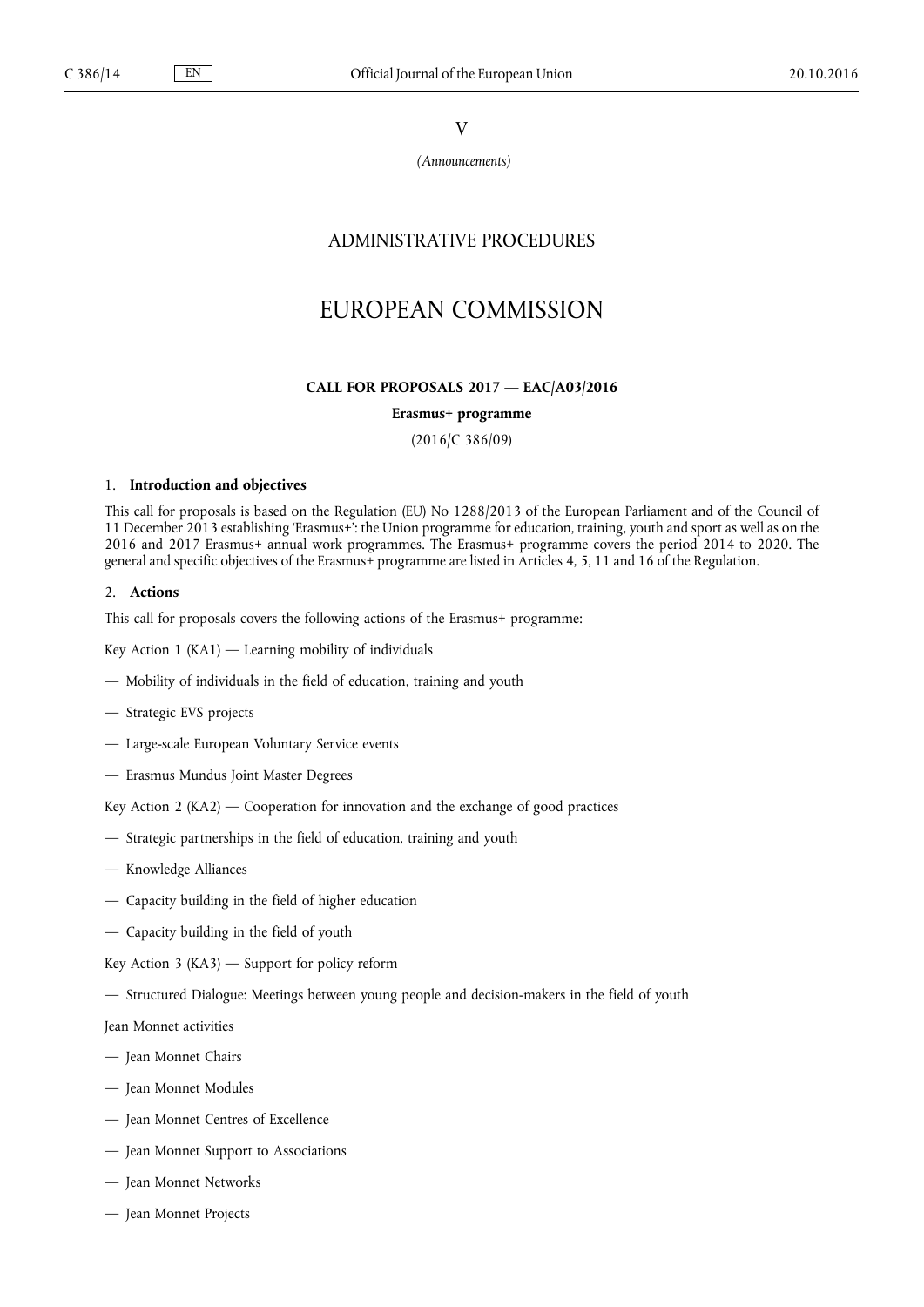Sport

- Collaborative partnerships
- Small collaborative partnerships
- Not-for-profit European sport events

#### 3. **Eligibility**

Any public or private body active in the fields of education, training, youth and sport may apply for funding within the Erasmus+ programme. In addition, groups of young people who are active in youth work, but not necessarily in the context of a youth organisation, may apply for funding for learning mobility of young people and youth workers as well as for strategic partnerships in the field of youth.

The following programme countries can fully take part in all Erasmus+ programme actions ( 1 ):

— the 28 Member States of the European Union,

- the EFTA/EEA countries: Iceland, Liechtenstein and Norway,
- EU candidate countries: Turkey and the former Yugoslav Republic of Macedonia

In addition, certain Erasmus+ programme actions are open to organisations from partner countries.

Please refer to the Erasmus+ Programme Guide for further details on the modalities of participation.

## 4. **Budget and duration of projects**

The total budget earmarked for this call for proposals is estimated at EUR 2 157,1 million:

Education and training: EUR 1 905,4 million  $(2)$ 

Youth: EUR 209,1 million

Jean Monnet: EUR 10,8 million

Sport: EUR 31,8 million

The total budget earmarked for the call for proposals as well as its repartition is indicative and may be modified subject to an amendment of the Erasmus+ annual work programmes. Potential applicants are invited to regularly consult the Erasmus+ annual work programmes and their amendments, published on:

[http://ec.europa.eu/dgs/education\\_culture/more\\_info/awp/index\\_en.htm](http://ec.europa.eu/dgs/education_culture/more_info/awp/index_en.htm)

as regards the available budget for each action covered by the call.

The level of grants awarded as well as the duration of projects vary depending on factors such as the type of project and the number of partners involved.

## 5. **Deadline for the submission of applications**

All deadlines for submission of applications specified below end at 12.00 (noon), Brussels time.

### **Key Action 1**

| Mobility of individuals in the field of education and training | 2 February 2017 |
|----------------------------------------------------------------|-----------------|
| Mobility of individuals in the field of youth                  | 2 February 2017 |
| Mobility of individuals in the field of youth                  | 26 April 2017   |

<sup>(</sup> 1 ) Jean Monnet activities are open to organisations from the whole world.

<sup>(</sup> 2 ) This amount includes the funds for the International dimension of Higher Education (EUR 301,6 million in total).